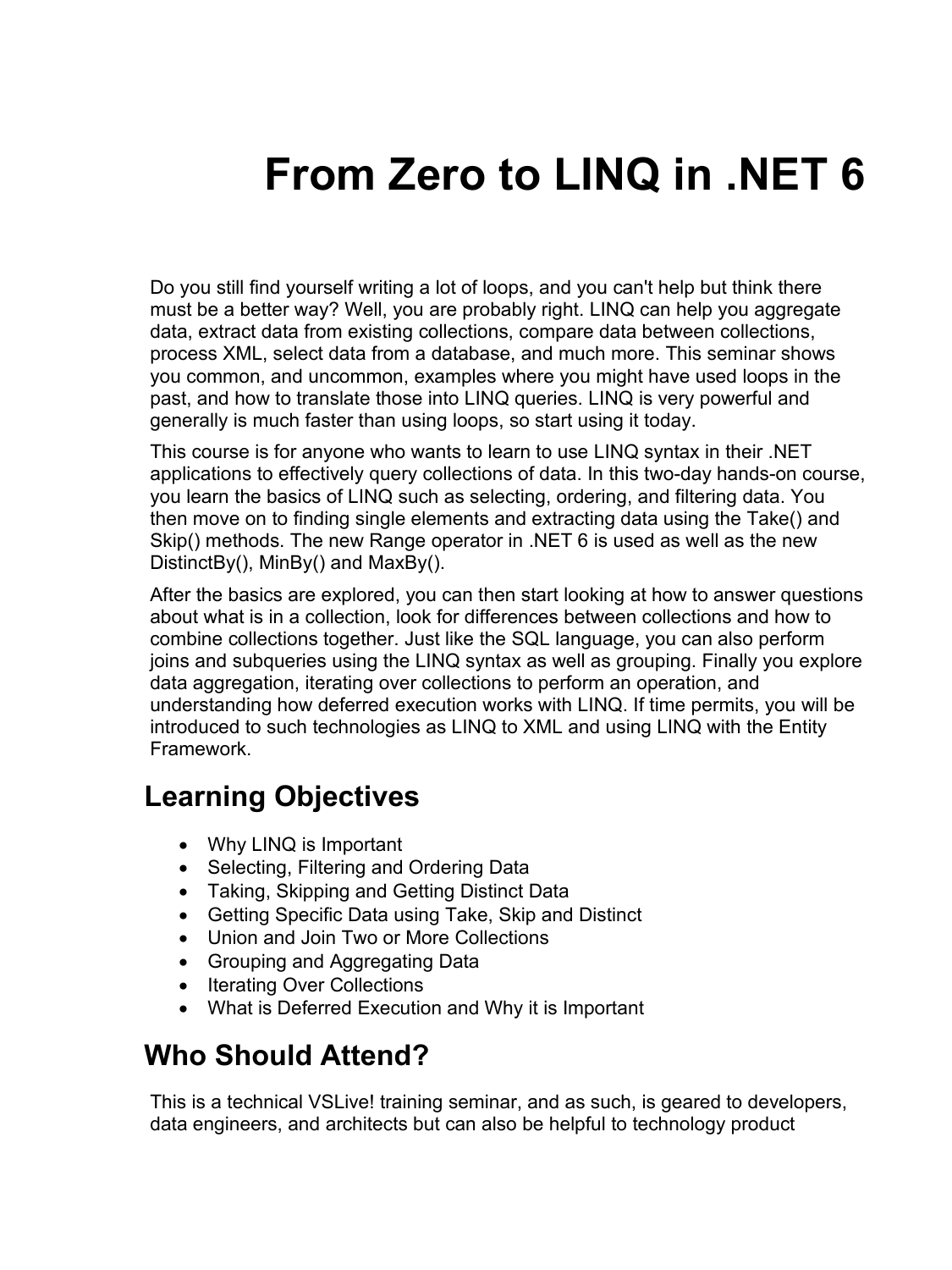management such as IT leaders, Chief Data Officers, and Chief Technology Officers. Coding experience is expected, and hands-on labs will be performed using the latest technologies.

#### **Student Prerequisites**

This course is designed for programmers who already have some experience with .NET and C#. You should be familiar with object-oriented programming and know how to create a console application using either Visual Studio or VS Code.

#### **Hardware Requirements**

A computer must be supplied by the student with the following technologies installed.

- Visual Studio 2022 or later
- or Visual Studio Code V1.5 or later
- NET 6 x or later
- SQL Server (Developer Edition or higher) or SQL Server Express

#### **Course Level**

Introduction

### **Course Length**

2 days

### **Module 1: Overview of LINQ**

Why use LINQ LINQ to Objects and LINQ Integrations Differences Between LINQ and Writing Loops

# **Module 2: Selecting Data**

Getting all Data

Getting a Subset of Columns

Creating Anonymous Classes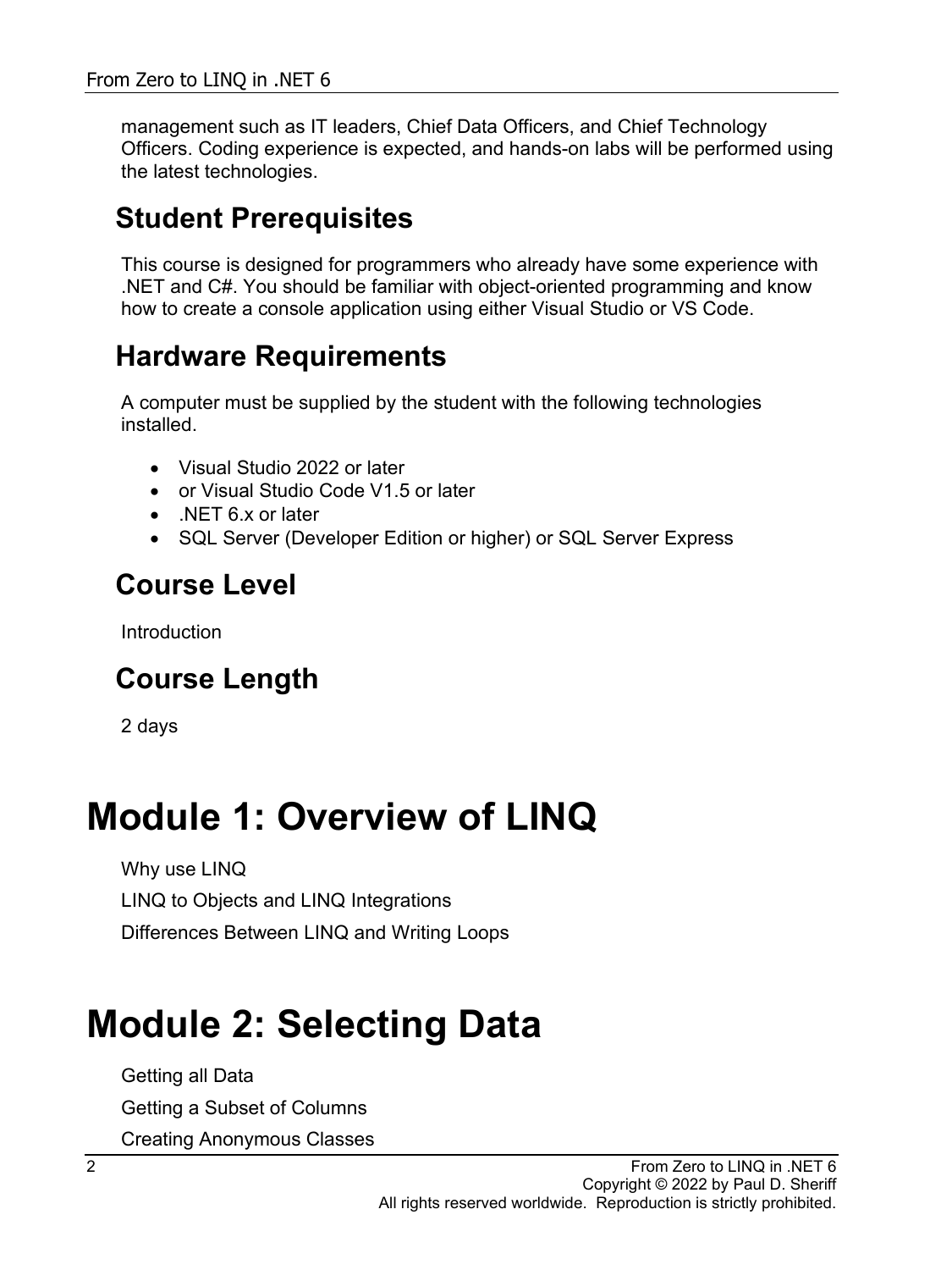# **Module 3: Ordering Data**

Order Products Ascending Order Products Descending Using Multiple Fields for Ordering

# **Module 4: Filter Data Using Where**

Filtering Data Using Where Using Multiple Fields for Filtering Using an Extension Method Adding Multiple Where Clauses

# **Module 5: Selecting Single Elements**

Using Find(), First(), Last(), and Single() Using FirstOrDefault(), LastOrDefault(), and SingleOrDefault()

# **Module 6: Partitioning Data using Take, Skip and Distinct**

Using Take(), TakeWhile, and using the Range Operator Using Skip() and SkipWhile() Using Distinct() and DistinctBy() Chunking a Collection into Smaller Collections

# **Module 7: Query a Collection for Any or All Items**

Use All() to See if All Items in a Collection Meet a Condition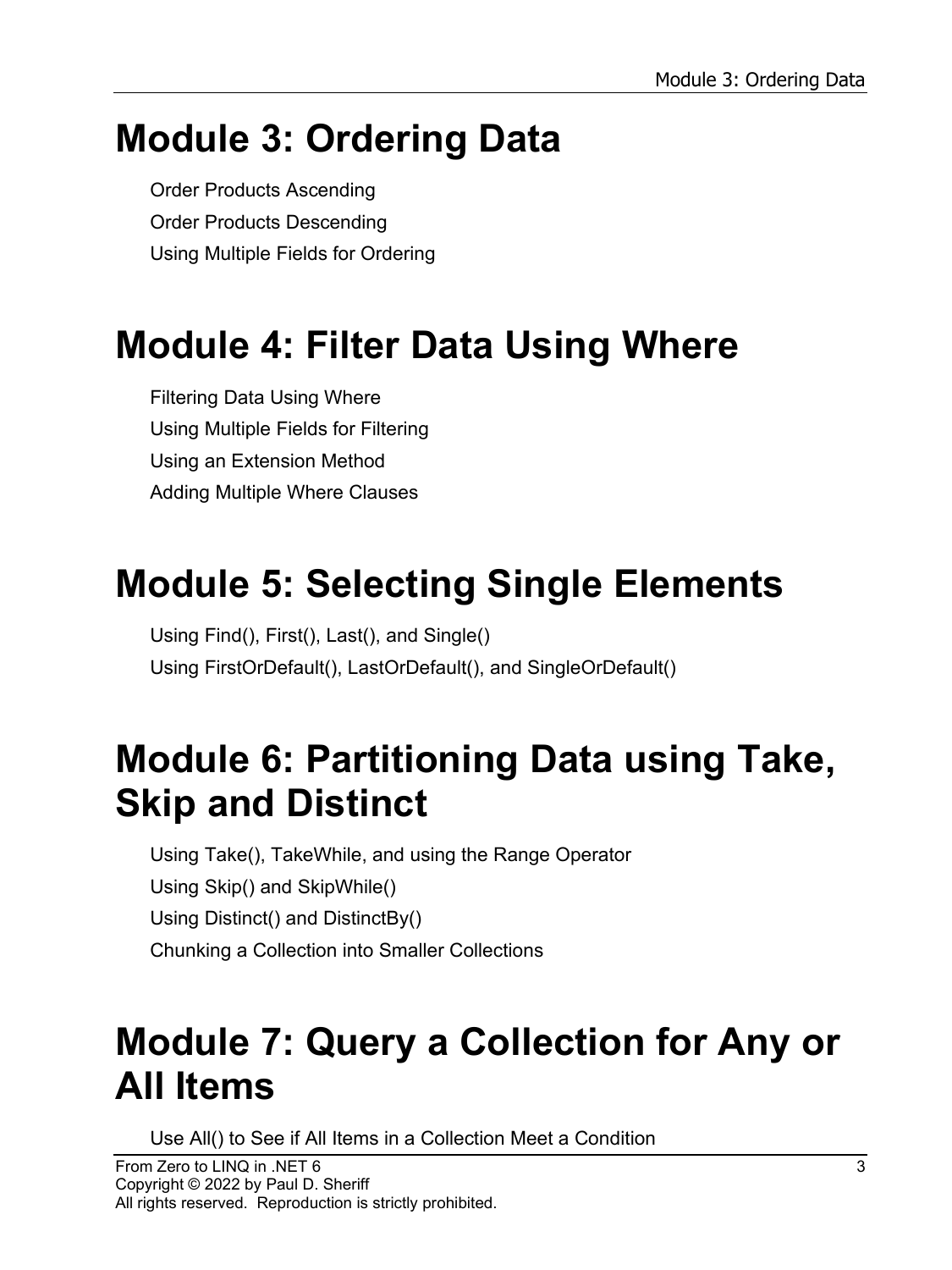Use Any() to See if Any Item in a Collection Meets a Condition Using Contains() to Determine if an Item Exists in a Collection Using a Class Comparer

### **Module 8: Look for Differences Between Collections**

Using the Various Sequence() Methods Using the Various Except() Methods Using the Various Intersect() Methods

# **Module 9: Combine Collections Together**

Combine Two Collections Together using Union() and UnionBy() Concatenate Two Collections Together using Concat()

# **Module 10: Joining Collections Together**

Build an INNER JOIN Between Two Collections Join Collections on More Than One Field How to Simulate a LEFT OUTER JOIN

# **Module 11: Grouping Collection Data**

Using GroupBy() method and the 'into' statement Using the 'Key' property Simulate a HAVING Clause Creating a Grouped Subquery